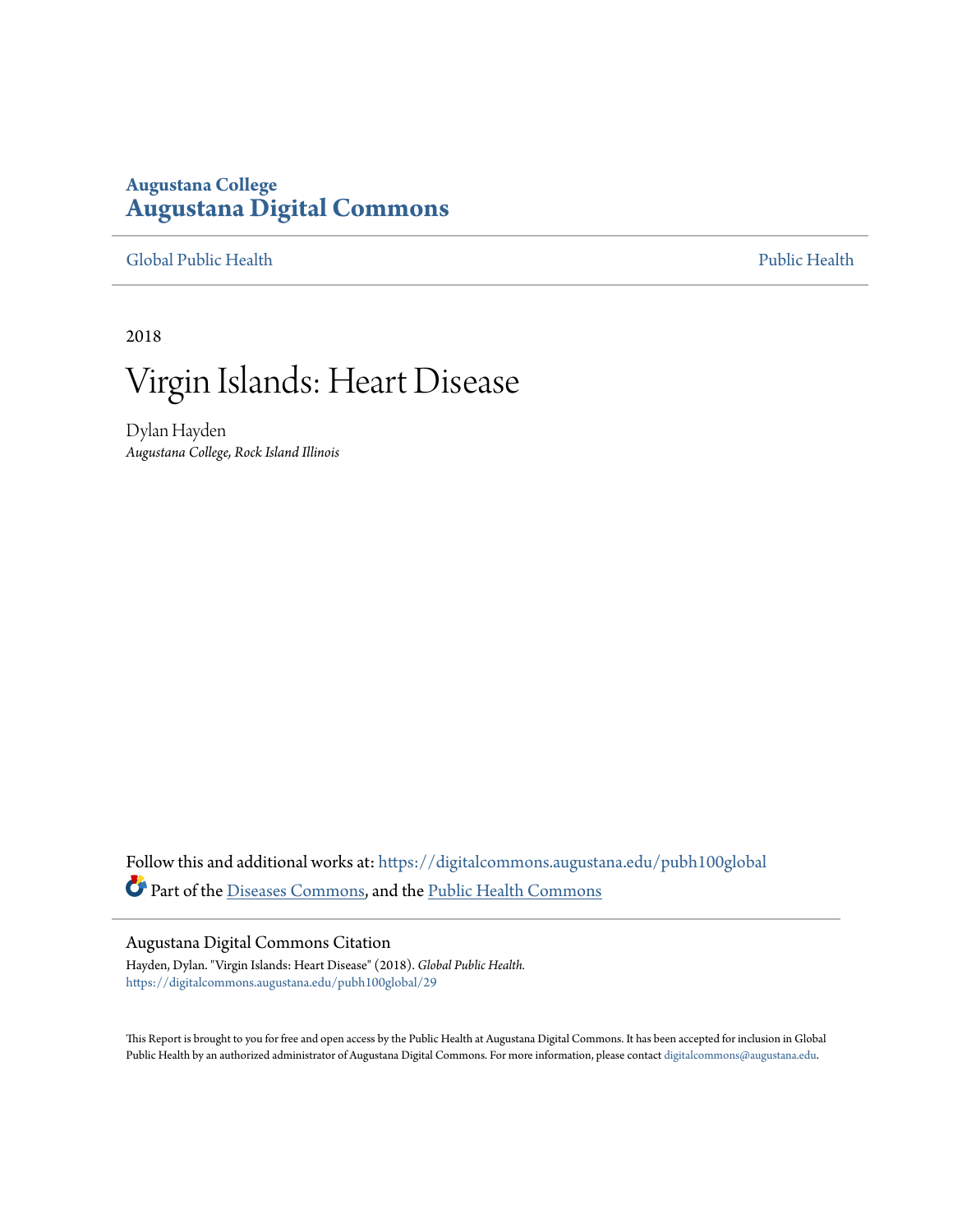## **Health in Virgin Islands (U.S)**

Heart Disease & Stroke

## **General and Political Information**

### **Location:**



The Virgin Islands are located in the Caribbean; the arc of Caribbean islands begins off the coast of Florida and extends all the way to South America. This region includes hundreds of islands and cays. They are grouped by location into the Greater Antilles which includes the larger islands in the northwestern area (Cuba, Jamaica, Cayman Islands, Haiti/Dominican Republic and Puerto Rico).The Virgin Islands are 40-50 miles east of Puerto Rico; and about 1106 miles southeast Miami, Florida. ( Where is the U.S Virgin Islands: Geography, 2018)

#### **Economy Structure:**

- The organization of the Government of the Virgin Islands rests upon the Revised Organic [Act of 1954](https://www.usvieda.org/sites/default/files/RevOrganicAct_1954.pdf) [i](https://www.usvieda.org/sites/default/files/RevOrganicAct_1954.pdf)n which the United States Congress declared the U.S. Virgin Islands to be an unincorporated territory of the United States.
- The Government of the United States Virgin Islands consists of three co-equal branches of Government, the Executive, Legislative, and Judicial branches.
- Tourism, trade, and other services are the primary economic activities, accounting for nearly 60% of the Virgin Islands GDP and about half of total civilian employment. ( United States Virgin Islands Economic Development Authority, 2018)

#### **Major Challenges:**

- Several hurricanes in recent years.
- Frequent and severe droughts and floods.
- Occasional earthquakes.
- Lack of natural freshwater resources.
- Heart disease & stroke.
- Cancer.
- Diabetes.
- HIV infection.

## **Virgin Islands U.S Demographic Info.**

**2018 Population:** 104,908 **Religion:** Baptist, Roman Catholic, and Episcopalian.

#### **Race and Ethnicity %:**

- -Black Or African American: 76% Asian alone: 1.4%
- 
- -American Indian and Alaskan Native: .4% Two or more Races: 2%
- ( Virgin Islands Demographics, 2018)



- 
- -White: 15.7% Some other race alone: 4.5%
	-